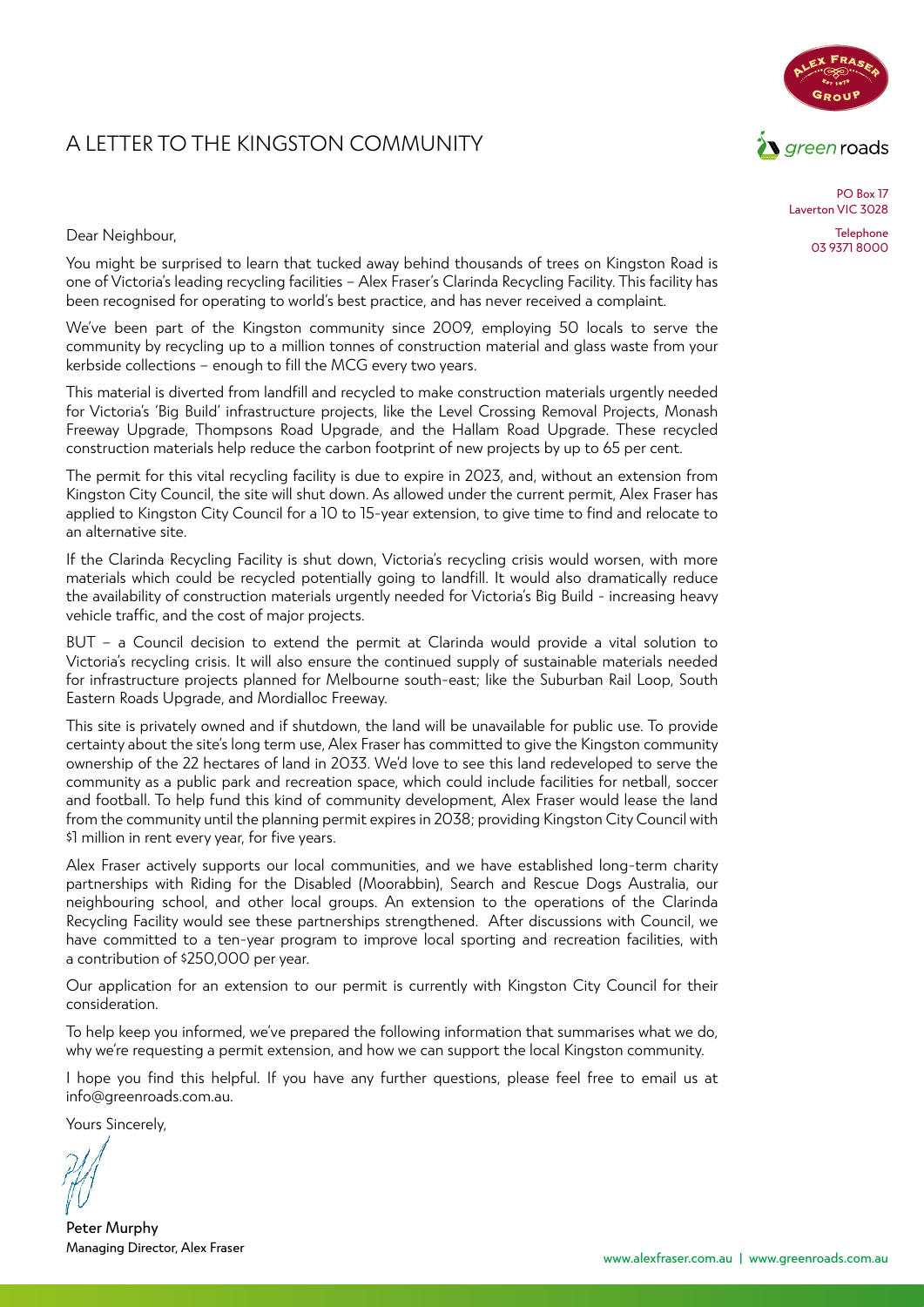

## About Alex Fraser and the Clarinda Recycling Facility





Established in 1879, Alex Fraser is a recognised global leader in the recycling of construction and demolition waste, and the production of sustainable construction materials through its network of sites across Melbourne and Brisbane.

At its Clarinda Recycling Facility, which commenced operations in 2009, Alex Fraser recycles problem glass waste from kerbside collections, and construction waste, diverting it from landfill to make the recycled construction materials urgently needed for Victoria's 'Big Build' infrastructure projects.

The Clarinda Recycling Facility has the capacity to recycle around one million tonnes of waste each year alone – that's around 25 per cent of Melbourne's glass and construction waste; enough to fill the MCG every two years.

Alex Fraser's Clarinda Recycling Facility forms a critical part of Victoria's network of world-class recycling facilities. It has a large buffer zone, is extremely well screened from view, and is well serviced by the road network which allows waste to be conveniently transported in and recycled materials transported out.

The site represents an important shift away from traditional landfill and quarry activities to a more sustainable future. The need for the recycling capacity, the materials supplied, and the high standards of operation of the Clarinda Recycling Facility have been recognised by multiple government agencies.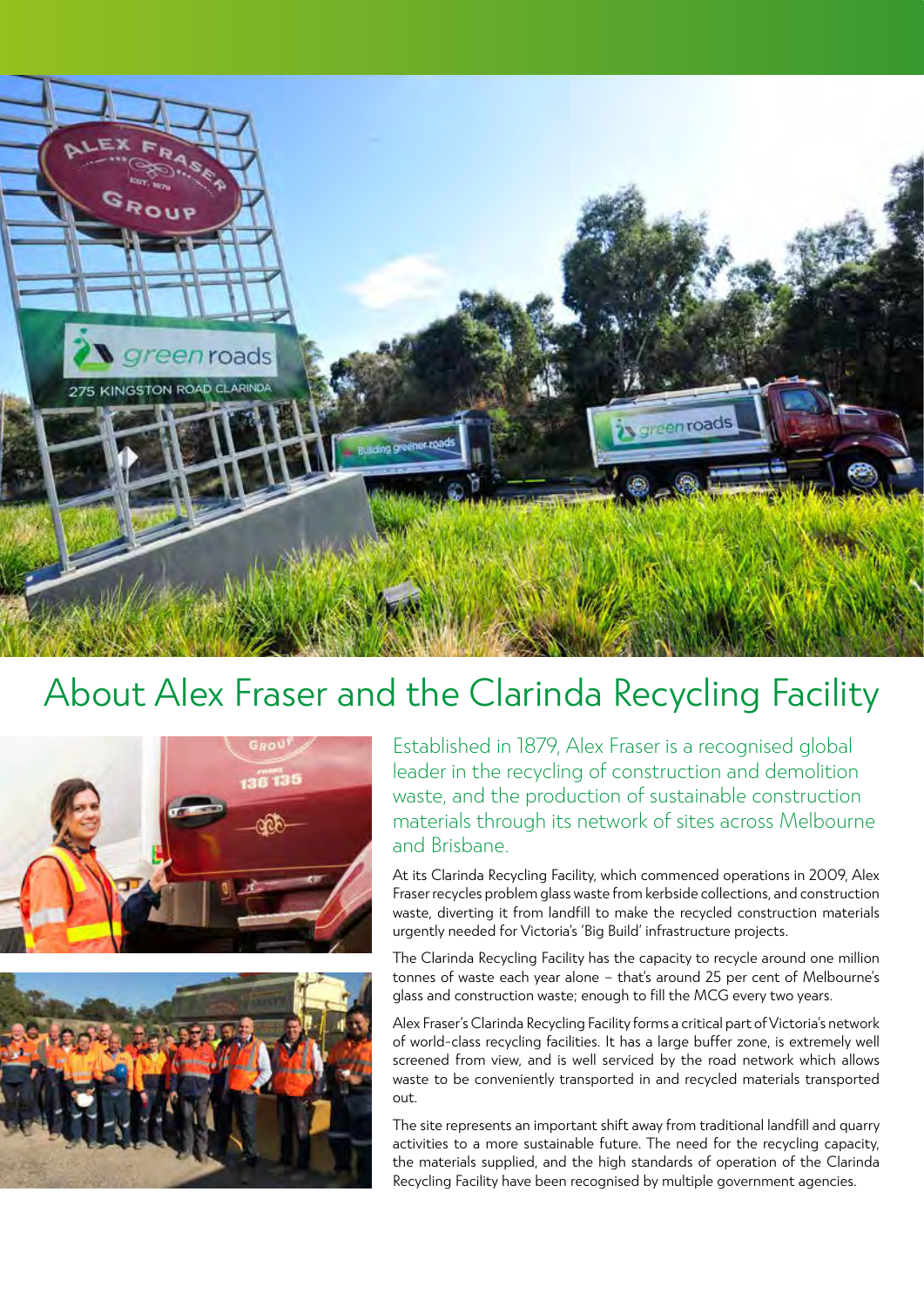

Alex Fraser supplies recycled construction materials to projects including the Level Crossing Removal Projects, Monash Freeway Upgrade, Thompsons Road Upgrade, and the Hallam Road Upgrade. It is also ideally located to supply the planned Suburban Rail Loop, South Eastern Roads Upgrade, and Mordialloc Freeway. The construction materials Alex Fraser produces from waste that would otherwise go to landfill reduces the carbon footprint of projects by up to 65 per cent.

### **What's at stake? 50 direct job losses 1 million tonnes (per year) of recycling could be sent to landfill 1 million tonnes (per year) of sustainable resources - the Government will need to find another million tonnes of material to supply planned infrastructure, resulting in an additional 10,100 tonnes of carbon emissions** ➤ ➤ ➤ ➤ **40,000 tonnes of problem glass waste per year will not be recycled**

# The Issue

### The operating permit for the Clarinda Recycling Facility is due to expire in 2023. Without an extension from Council, the site will shut down.

This would mean one million tonnes of waste could have to go to landfill every year, instead of being recycled into construction materials required for Victoria's 'Big Build' infrastructure projects. Indeed, Melbourne would need to establish a major metropolitan quarry to extract the same volume of resources needed to build the infrastructure planned for Melbourne's south east – further driving up costs.

Kerbside glass is at the heart of Victoria's recycling crisis. Did you know that only about half of the glass you put in your wheelie bin can be turned back into bottles? Alex Fraser's Clarinda Recycling Facility recycles the equivalent of 200 million bottles

of remaining problem glass every year – closure could mean this goes to landfill instead.

Alex Fraser is seeking a 10 to 15-year extension to its operating permit so it can continue to save up to one million tonnes of waste from going to landfill every year, and continue to produce construction materials urgently needed for Victoria's major infrastructure projects.

An extension will provide Alex Fraser with time to find and move to an alternative site, so this vital community service doesn't stop.

#### The construction materials Alex Fraser produces from waste that would otherwise go to landfill reduces the carbon footprint of projects by up to 65 per cent.









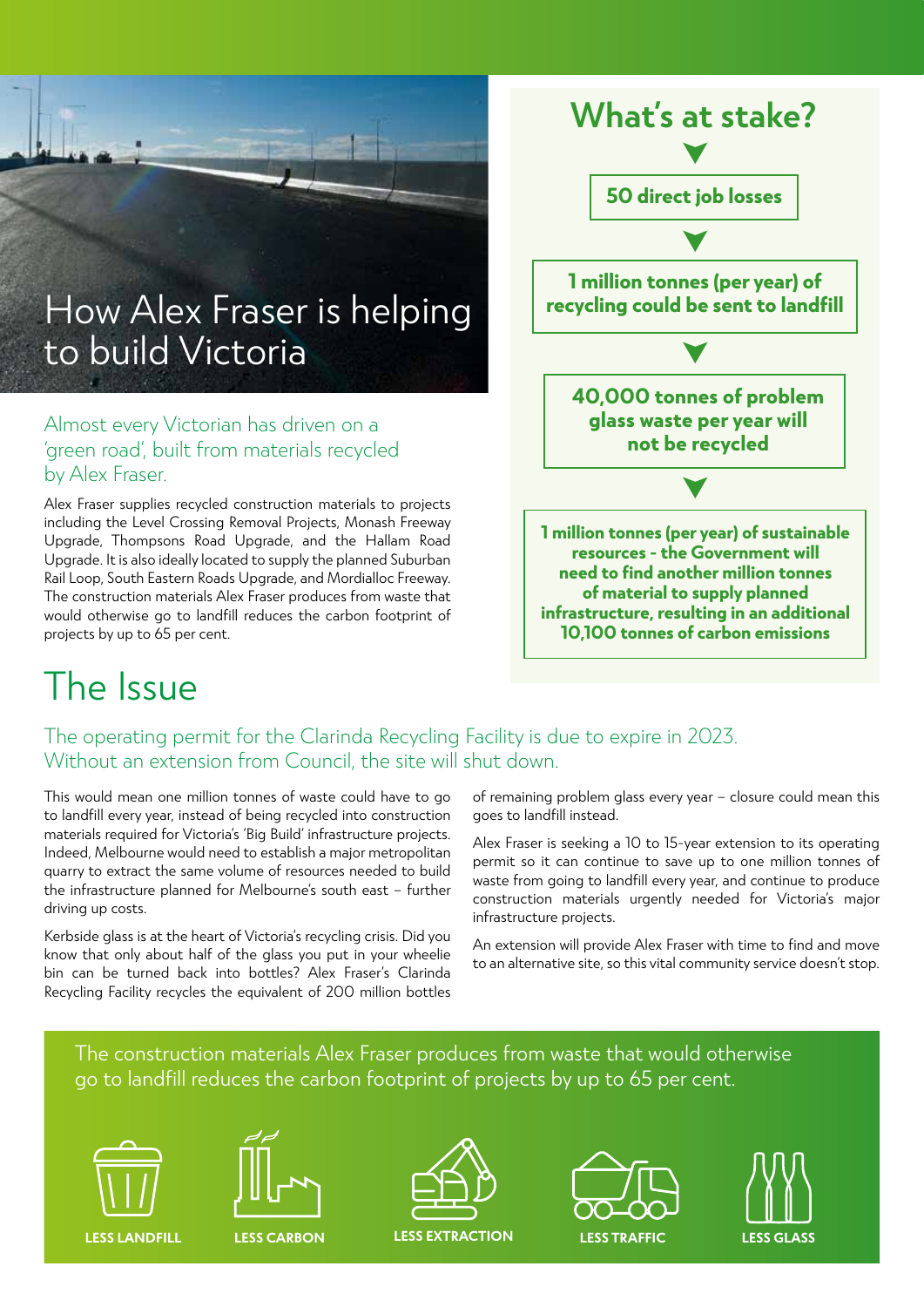## What does Government and Industry think?

These extracts, from letters received by Alex Fraser, highlight the vital nature of the Clarinda Recycling Facility and the potential impact of its closure:



#### **Department of Treasury and Finance, Invest Assist – 7 March 2019**

"Invest Assist confirms all possible options have been explored. Based primarily on the land size required, only limited options are available and none within the timeframe required. We will continue to assist in exploring opportunities as they arise…"



Jaclyn Symes MP

#### The Hon. Jaclyn Symes MP – Minister **for Resources – 14 October 2019**

"I appreciate the important role that your facility plays in recycling construction materials that supplement the critical supply of extractive resources that are needed to build new infrastructure and housing across Victoria. With the demand for extractive resources expected to double by 2050, the ongoing supply of well-located recycled construction <u>positive</u> materials will assist in supporting a competitive construction materials market, particularly as mature quarries come to the end of their production in the coming years."



#### **Sustainability Victoria – 27 March 2019**

"With respect to the site at Clarinda, [Sustainability Victoria] recognises that this is an important site for resource recovery in Melbourne… We are acutely aware of the shortage of quarried materials to supply the state's significant infrastructure program and having a site of this scale located in close proximity to these major projects is essential in ensuring ongoing supply of recycled construction products and materials."



#### **Infrastructure Sustainability Council of Australia – 25 March 2019**

"We encourage stronger collaboration between government, industry and community in supporting the 10 year extension of the current permit in order to seek and migrate to a new site. Any significant interruption to the supply sustainable resources into the ive resources expected to market would have a substantial impact 2050, the ongoing supply was the industry's ability to achieve the sustainable construction material positive social value and environmental outcomes on the major infrastructure e construction materials projects planned and underway."



#### **Victorian Waste Management Association – 22 March 2019**

"I write to you to convey the Victorian Waste Management Association's 22.03.2019 concern regarding the potential closure of your Clarinda recycling **Peter Murphy**  facility and the unacceptable impact this will have on the Victorian waste and recycling network, the environment, economy and local jobs."  $\cos\theta$  Divisor  $\sin\theta$ 



#### Roads Australia – 21 March 2019

"I write to convey Roads Australia's concern about the proposed closure of the Alex Fraser Clarinda Recycling Facility and to express our strong support for the facility to be granted a 10-year extension of its current permit in order to seek and migrate to a new site." 'Waste and Recycling', and nominated in the same year indirectly for your contribution to MIRRAT

Written response from Minister for Energy, Environment and Climate Change Lily D'Ambrosio to a Constituency Question asked in Parliament on 12 September 2019 by the Member for the South-Eastern Metropolitan Region **Executive Officer** 

**"Green Wedge zoning does not prevent [Kingston City Council] from granting a permit extension after considering the planning scheme and relevant legislation. The Government will continue to work with Alex Fraser and recognises the important contribution it makes to providing content for infrastructure projects Ainsley Simpson and diverting resources from landfill." CEO, ISCA** Level 1, Mirrat House, 46 Kooringa Way, Webb Dock West, Port Melbourne 3207 t. 03 9646 8590



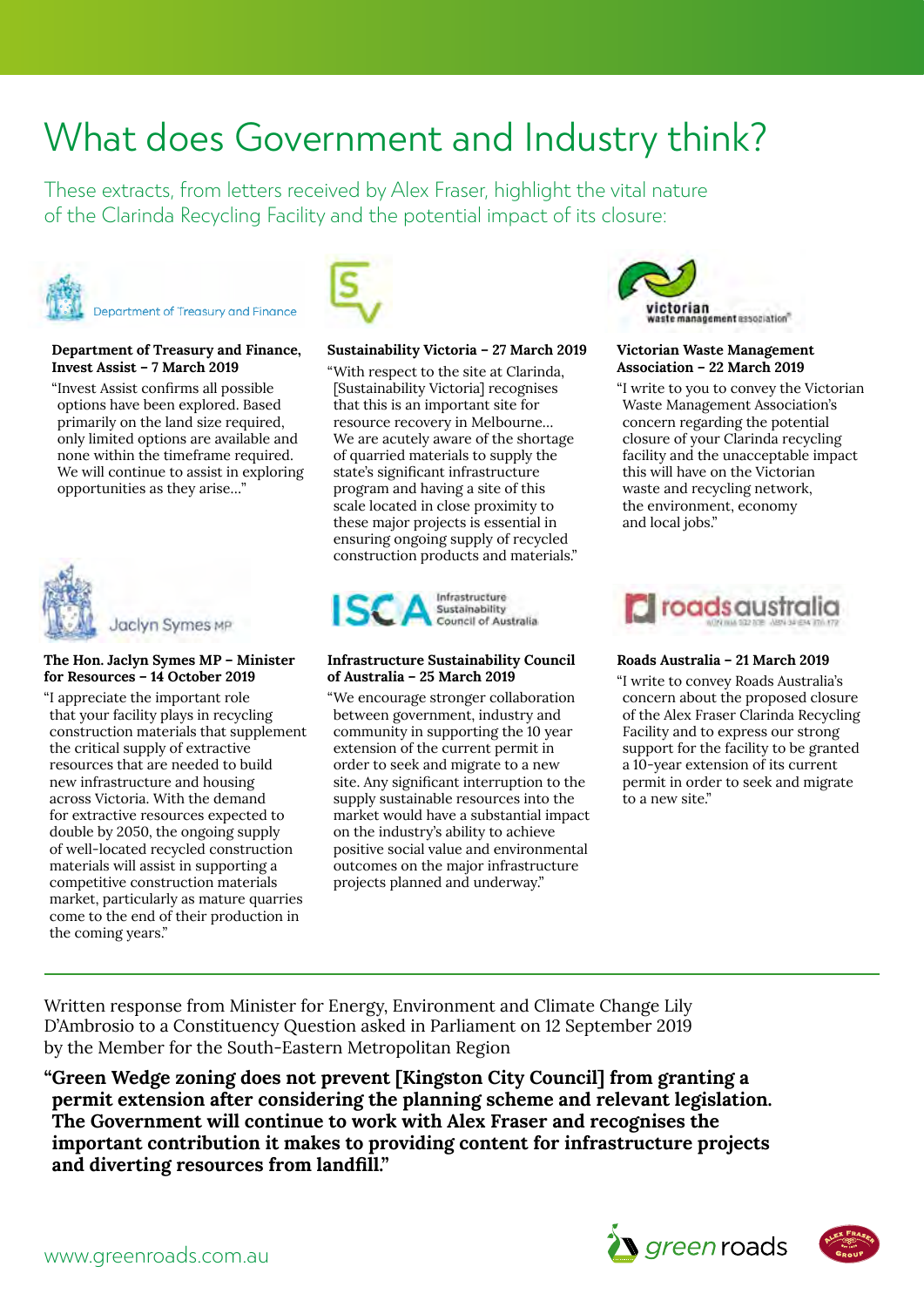

# Supporting the community of Kingston

Alex Fraser has been a proud member of the Kingston community for more than a decade. We have been working with Kingston City Council to identify ways to support the community realise its vision for the municipality.

Along with an extension of our permit, Alex Fraser will provide \$2.5 million over ten years (\$250,000 per year) to support Council and sporting groups with the development or improvement of local sport and recreation facilities for the benefit of the Kingston community.

In addition, in 2033, we will give the Kingston community ownership of the 22 hectares of land on which we operate. This land could then be redeveloped to service the community as public park and recreation space, including facilities like netball, soccer and football fields.

To help fund that kind of community development, Alex Fraser would lease the land back from the community of Kingston until the planning permit expires in 2038; providing Kingston City Council with \$1 million in rent every year.



### Future use concept plan



of land could look like in the This is a conceptual image of 2 what Alex Fraser's 22 hectares future – owned by the local Kingston community.

LEGEND:

| ٥                         | Senior Oval (Dual AFL and Cricket Pitch)                                    |
|---------------------------|-----------------------------------------------------------------------------|
| Ø                         | Senior Soccer Field                                                         |
| 8                         | <b>Netball Courts</b>                                                       |
| 4                         | Pavilions                                                                   |
| 6                         | Picnic/Community Activity Hub                                               |
| 6                         | Junior and Senior Playspaces                                                |
| 2                         | Half Court                                                                  |
| $\left[ \right. 8\right]$ | Kick-about area                                                             |
| 9                         | Multi-Use Venue (Community Hall and Two Indoor<br><b>Basketball Courts)</b> |
| ◐                         | Car Parking                                                                 |
| Φ                         | <b>Pedestrian Entrances</b>                                                 |
| Ð                         | <b>Vehicle Entrance/Exit</b>                                                |
|                           |                                                                             |
|                           | <b>Existing Trees</b>                                                       |
|                           | Proposed Infill Tree Planting                                               |
|                           | Proposed Tree Planting                                                      |
|                           | Proposed Lawn                                                               |
|                           |                                                                             |

Existing Water Storage Po